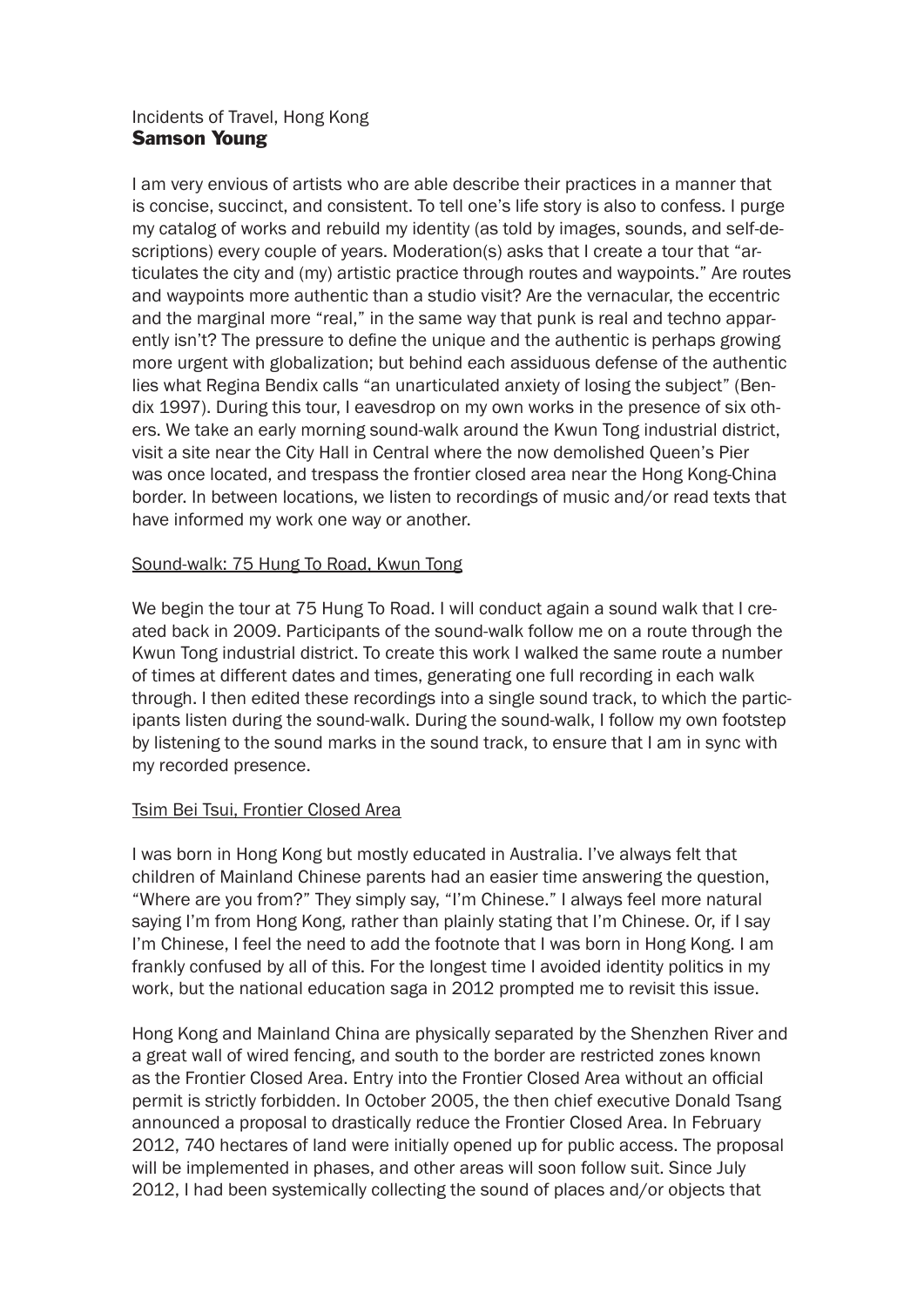separate the two regions. I recorded the vibration of the wired fencing with contact microphones, and the water sounds of the Shenzhen River with hydrophones. I rearranged these recordings into sound compositions. I then re-transcribed these sound collages into graphical notations.

#### Queen's Pier

Queen's Pier was a public pier in central in front of the City Hall. For decades it served not only as a public pier but also as a major ceremonial arrival and departure point. The pier witnessed the official arrival in Hong Kong of all of Hong Kong's governors since 1925; Elizabeth II landed there in 1975, as did the Prince and Princess of Wales in 1989. On 26 April 2007 the pier officially ceased operation. The government's plan to demolish the pier to make way for a new highway was met with fierce opposition by conservationists. Despite the public outcry, Queen's Pier was demolished in the February of 2008.

I was living in New York when all of this happened. In 2009 I composed and directed a music theatre work entitled "God Save the Queen." The work started out as a requiem for the Queen's Pier. It evolved into a hymn to the structures, both physical and symbolic, of my teenage days – which were also the last of the colony's. The performance was accompanied by a mixture of live footage from five theatre-based CCTV cameras, and pre-recorded clips of screen icon Helena Law Lan (who often played royalty for TV), dressed as the Queen.

#### The lotus pond, University of Hong Kong

I was what you might call a "straight-down-the-center" composer to begin with. For over a decade I operated only in the concert in the capacity of a composer of the Western classical tradition. Now I do all kinds of weird things in all sorts of weird places. Chan Hing-yan, my mentor during my years at HKU, had a looming influence on me. I think a lot of what I do today is a reaction against what (I imagine that) I'd learnt during those formative years – a sort of a "creative misreading" as Harold Bloom would put it.

Realised on 7 February 2013 as part of Latitudes' residency during *Moderation(s)*, a year-long collaboration in 2013 between Witte de With, Rotterdam, and Spring Workshop, Hong Kong. www.LTTDS.org/projects/moderations

Samson Young (1979) is a composer, sound artist and media artist. Young received training in computer music and composition at Princeton University under the supervision of computer music pioneer Paul Lansky. He is currently an assistant professor in sonic art and physical computing at the School of Creative Media, City University of Hong Kong. Young is also the principle investigator at the Laboratory for Ubiquitous Musical Expression (L.U.M.E), and artistic director of the experimental sound advocacy organization Contemporary Musiking.

In 2007, he became the first from Hong Kong to receive the Bloomberg Emerging Artist Award for his audio-visual project "The Happiest Hour". His brainwave non-performance "I am thinking in a room, different from the one you are hearing in now" received a Jury Selection award at the Japan Media Art Festival, and an honorary mention at the digital music and sound art category of Prix Ars Electronica.